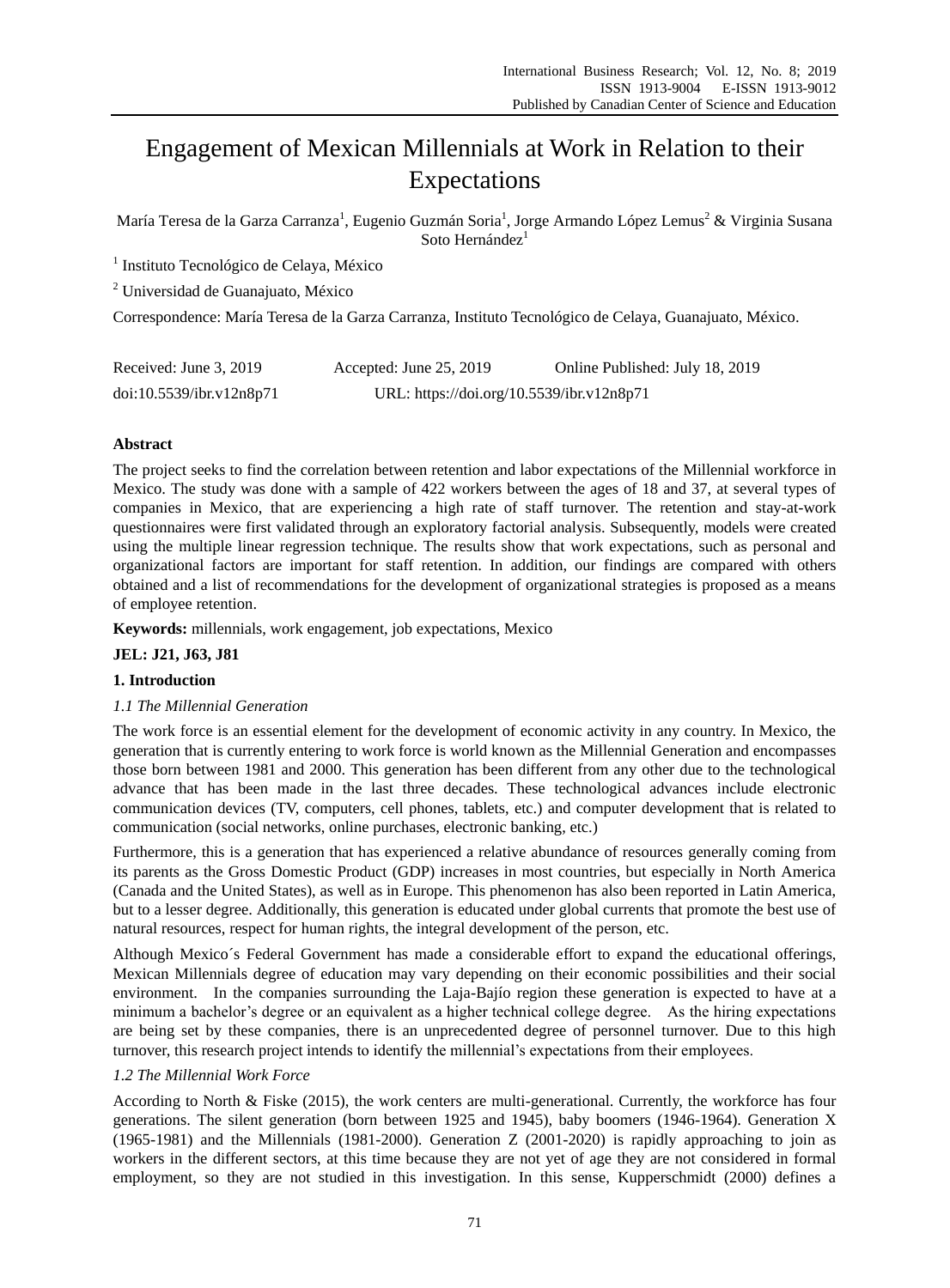generation as an identifiable population group that shares years of birth, ages and significant events in its development. The generation of millennials has lived in most societies with relative economic stability, but with a globalized world of uncertainty, terrorism and serious environmental problems. It is also characterized because computer technology was developed along with its chronological growth.

In Mexico, millennials represent approximately a quarter of the Mexican population (almost 30 million), according to data from the National Institute of Statistics and Geography (INEGI, 2011). Page Personnel, a specialized recruitment consultancy firm, identified that this situation poses a new challenge for companies that must recruit them and develop productive and long-term labor relations (Forbes, 2014).

The statistical data of the young people reported by the INEGI (2011) are shown in table 1, where it is verified that the group of the Millennials generation still has a significant challenge in employment. The base taken by the study is the census reported in 2010 where young people between 15 and 29 years old is almost 30 million people. The study is performed based on percentages and it is observed that in each age group there are significant challenges in terms of work and study. Specifically, women are lagging in the work and study categories.

| <b>Activity</b> | <b>Total</b> | Men  | Women |
|-----------------|--------------|------|-------|
| <b>Total</b>    |              |      |       |
| Has a job       | 47.1         | 63.5 | 31.3  |
| Seeks a job     | 3.3          | 4.9  | 1.8   |
| Study           | 26.7         | 26.8 | 26.6  |
| Home work       | 20.0         | 0.8  | 38.4  |
| Other           | 2.4          | 3.4  | 1.5   |
| Not specified   | 0.5          | 0.6  | 0.4   |
| 15 to 19 years  |              |      |       |
| Has a job       | 25.8         | 36.6 | 15.0  |
| Seeks a job     | 3.0          | 4.6  | 1.3   |
| Study           | 54.1         | 53.1 | 55.2  |
| Home work       | 13.6         | 1.1  | 26.2  |
| Other           | 3.1          | 4.2  | 1.9   |
| Not specified   | 0.4          | 0.5  | 0.4   |
| 20 to 24 years  |              |      |       |
| Has a job       | 54.0         | 72.7 | 36.4  |
| Seeks a job     | 3.8          | 5.4  | 2.2   |
| Study           | 17.5         | 17.6 | 17.3  |
| Home work       | 21.9         | 0.6  | 42.2  |
| Other           | 2.3          | 3.1  | 1.5   |
| Not specified   | 0.5          | 0.6  | 0.4   |
| 25 to 29 years  |              |      |       |
| Has a job       | 65.9         | 88.4 | 45.3  |
| Seeks a job     | 3.2          | 4.7  | 1.7   |
| Study           | 2.8          | 3.0  | 2.6   |
| Home work       | 25.7         | 0.5  | 48.8  |
| Other           | 1.8          | 2.6  | 1.1   |

Table 1. Statistical data from Mexico´s young population

Source: INEGI, México, un país de jóvenes. Informativo Oportuno, vol. 1, núm. 1, 29 de marzo de 2011.

According to the Page Personnel report (2014) it is mentioned that Millennials have already made their way in companies; in 2013 15% of all the contracts that the companies made in Mexico were from recent university graduates, almost twice as many as two years ago. In the medium term, it is estimated that this figure will increase by up to 25%, so companies should start adapting their recruitment strategies to the personalities of this generation.

Due to the generational gap in the workforce, the differences between generations have been accentuated more than at any other time (Myers & Sadaghiani, 2010), and there are certain problems of integrating the millennials into the labor force. The differences are generally attributed to a demanding attitude at work because they want to be taken into account, since they are accustomed to working as a team and their voices heard in all kinds of competitions, even if they do not win (Kaifi, Nafe, Khanfar & Kaifi, 2012). In many organizations workers "Boomers" are generally in a leadership position and generally treat millennial employees as selfish or lazy (Raines, 2002). On many occasions this influences employee-leader interactions and is reflected in the level of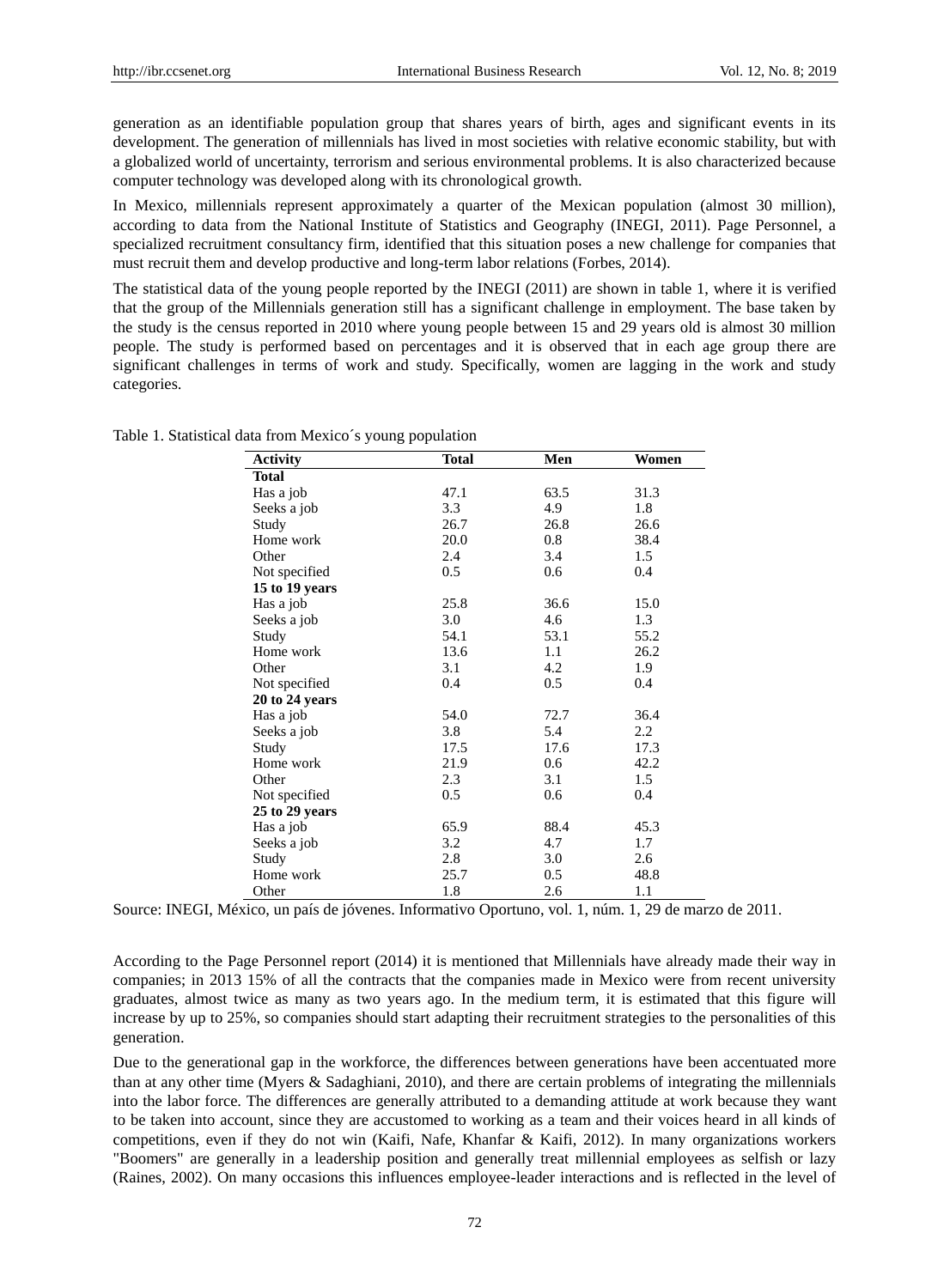dissatisfaction, lack of respect or even distrust.

This level of distrust causes that earning a respectable place within the work environment of the organization is in turn difficult for a millennial. Difficulty in communication openly is related to lack of job satisfaction because communication whether informal or formal may not be enough for these employees (Hatipoglu & Inelmen, 2018). There are differences also in terms of the length of time and loyalty to their employer, the "Boomers" are used to working between 40 to 60 hours at work and expect younger workers to make merit to obtain promotions. The millennial worker gives a different priority to the work since he prefers to spend time with his family and friends because they have personal interests outside of his work (Afif, 2019).

Arsenault (2004) mentions that organizations will be less competitive globally if they fail to transfer the strengths of generational diversity to the workplace. These general differences create a fertile field for conflicts and barriers resulting in high turnover and a decrease in productivity (Yang & Guy, 2006). In the same way, several authors agree that managers have a fundamental role in trying to detect how and why differences between generations affect competencies, behaviors, attitudes and other attributes, as well as implementing the best strategies to achieve goals. and objectives achieving a generational merger (Glass, 2007).

Due to globalization and the creation of virtual companies, Millennials have a competitive advantage using information and communication technology. They are also more computer savvy and this puts them on top of more flexible jobs. These means of communication allow Millennials to increase physical limits with social contacts (Fulk & Collins-Jarvis, 2001). These are advantages that can be used in the workplace as it increases the participation of the group and reduces organizational hierarchies. However, this can also be a source of conflict between generations if the use of technology is not well understood by all generations.

According to Ng, Schweitzer & Lyons (2010) in a study conducted in Canada with a sample of 23,413 members of the millennial generation, they found that this generation gives great importance to individual aspects of the job and have real expectations about their first job, but they are looking for rapid advancement and the development of new skills. An important aspect is that they seek a meaningful and satisfying life outside of work.

The results of Ng, Schweitzer & Lyons (2010) suggest the following list of factors to be taken into account in the work by the generation of Millennials. They are presented below in order of importance:

- 1) Growth opportunities and career advancement
- 2) Good people to work with
- 3) Good people to report to
- 4) Good training opportunities/developing new skills
- 5) Work-Life balance
- 6) Good Health and benefits plan
- 7) Good variety of work
- 8) Job security
- 9) Good initial salary level
- 10) Challenging work
- 11) Opportunities to have a personal impact
- 12) Commitment to social responsibility
- 13) Opportunities to have a social impact
- 14) Organization is a leader in its field
- 15) Strong commitment to employee diversity
- 16) Opportunity to travel

In a study carried out by Calk & Patrick (2017) they found significant differences between the motivating factors of millennials in the workplace. They concluded that they are more participatory and collaborative than previous generations. Job security is not an important factor for them, since they are willing to change positions in search of better working conditions that satisfy their needs to have free time or a more satisfactory job. This is an important factor to consider by employers for the development of retention strategies.

According to Solnet & Hood (2008), millennials have associated values such as respect, recognition, openness,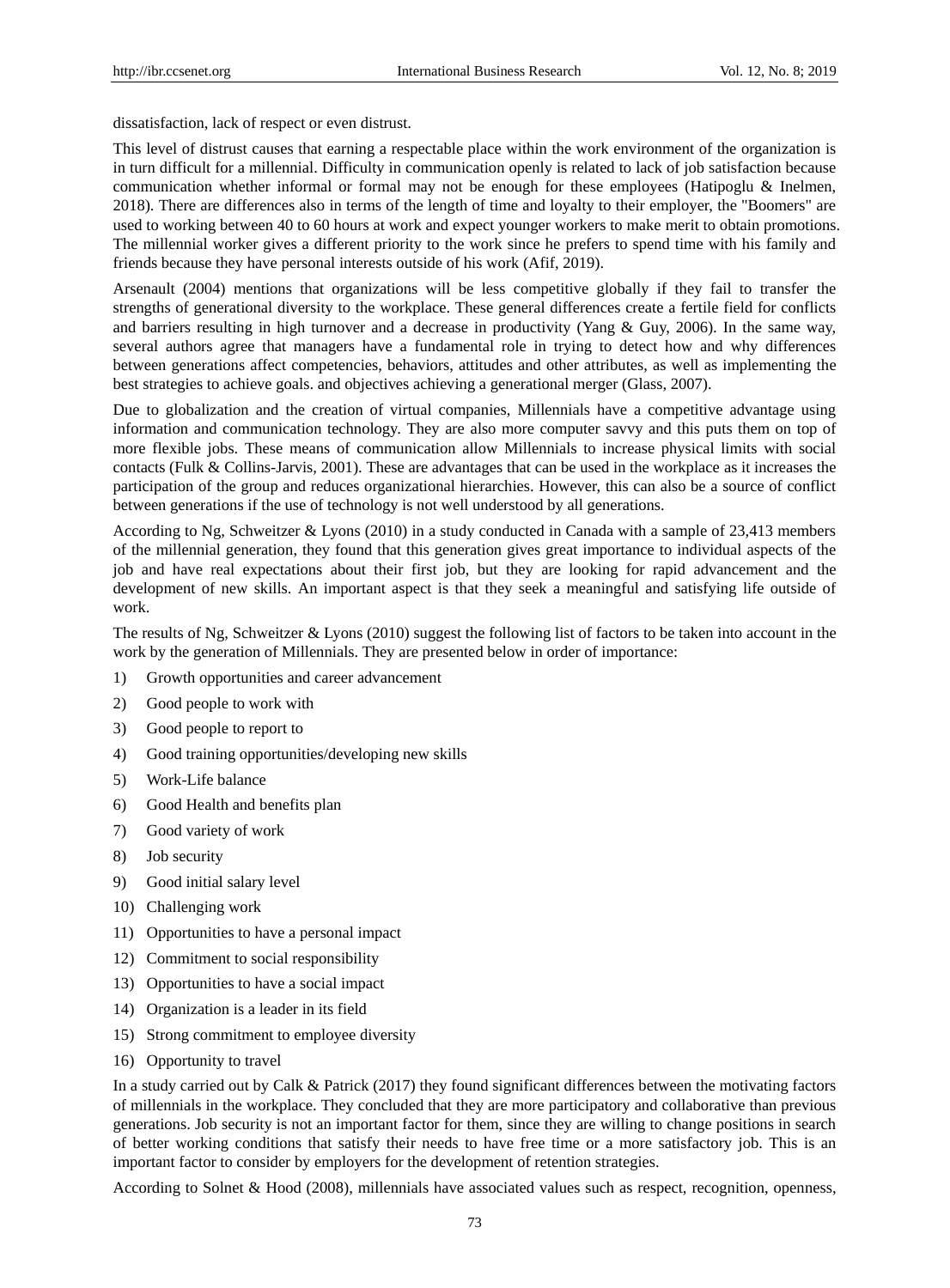involvement, continuous development, support management, justice and concern for individuals. Alonso-Almeida & Llach (2019) found that they are more attracted to companies that are socially responsible. Another characteristic is that this group of workers likes structured work (Chi, Maier & Gursoy, 2013). In a study conducted by Solnet, Kralj & Kandampully (2012) found significant differences between the generation of millennials and other workers in terms of: commitment, job satisfaction, organizational citizenship of work, organizational commitment, perceived organizational support, perceived security at work, employability, intention to resign, intention to change positions, recognition and rewards. It is for this reason important to evaluate the difference of the factors of perceived employability of millennial workers.

### *1.3 Labor Retention*

When a person leaves his / her position voluntarily or through dismissal, it is considered a movement and implies that the organization has to obtain another resource to fill that work position. The rotation of the employees implies a high cost for the organizations. At the international level, employee turnover is 10.9% (Forbes, 2018) but may vary according to the type of profession. An average company in the United States loses around \$ 1 million each time 10 executives leave the organization (Ramlall, 2004). The problem of the retention of personnel has multiple variables since it depends as much on the organization as on the personal characteristics and aspirations of the individuals.

Some factors identified by Deery & Jago (2015) that contribute to staff turnover are: low pay, low skill requirements, excessive hours at work and lack of professional development. These factors contribute to the development of factors such as stress, burnout and, in general, low productivity. Another point of view is the labor-family or family-work conflict (Boyar, Maertz, Pearson & Keough, 2003). This type of conflict can be especially important in working woman (Batt & Valcour, 2003). Differences in relation to job satisfaction, job demands and the intention to give up employment also imply cultural factors (Spector, Allen, Poelmans, Lapierre, Cooper et al., 2007).

There are models that have tried to explain why an employee does not stay in the organization. Ramlall (2004) proposes that the main factors to be taken into consideration are: 1) The needs of the employees in terms of their personal requirements and the worker´s family role. 2) The work environment where the main part are the people involved in the organization.3) Employee responsibilities can affect the retention; this must be understood in terms of the competencies of the person. 4) Supervision is a factor on which other factors such as staff satisfaction depend and is a decisive factor especially for millennials. 5) Fairness and justice in terms of salary and responsibility; although it can also be in terms of gender equity. 6) The effort must be related to the satisfaction of personal goals of achievement and 7) Development of the worker, the perspective that the employee has based on their personal goals and the opportunities offered by the company. In the Latin-American environment, the studies by Hernández, Restrepo, Conde & Gómez (2016) suggest similar factors and even Gutiérrez, Carlos Barón & Rivera (2018) conducted a study in Mexico. A strategy used in these countries is the empowerment of employees as a retention factor (Román-Calderón, Krikorian, Ruiz and Gaviria, 2016).

Some studies have shown that there is a relationship between staff retention and satisfaction (Van Dick, Stellmacher, Ahlswede, Grubba, et al 2004). There are also studies carried out in Mexico in relation to retention factors (Flores-Zambada & Madero, 2012). However, there are still factors that have not been investigated to determine staff turnover, because the relationship between the factors that intervene in the problem has not been clearly explained (Kyndt, Dochy, Michelsen & Moayert 2009). To help explain the relationship between the retention of Mexican Millennials in relation to the problem of staff retention, the following hypotheses will be investigated:

H1 There is a correlation between millennials expectations in the work place and their intention to remain in an organization.

#### **2. Method**

The study is cross-sectional and the questionnaire developed by Ng, Schweitzer & Lyons (2010) was used as described above to measure expectations at work. The scale used was Likert from 1 to 5 (totally in agreement). To measure retention factors, we used the instrument developed by Kyndt, Dochy, Michielsen & Moeyaert (2009) with a Likert scale from 1 to 7. The sample is composed of 422 subjects working in different areas, 258 are men and 164 are women. The data was taken from people working in various organizations in the Celaya and Queretaro region of Mexico. The ages of the interviewees range from 18 to 37, which currently includes the generation of millennials as shown in Table 2. 20% work in the manufacturing industry, 16% in commerce, 13% in education, 13% in the automotive sector, 11% in the manufacture of food and beverages, 8% in public functions, 3% in agriculture and 5% in other areas. The schooling of the interviewees is as follows: 70% have a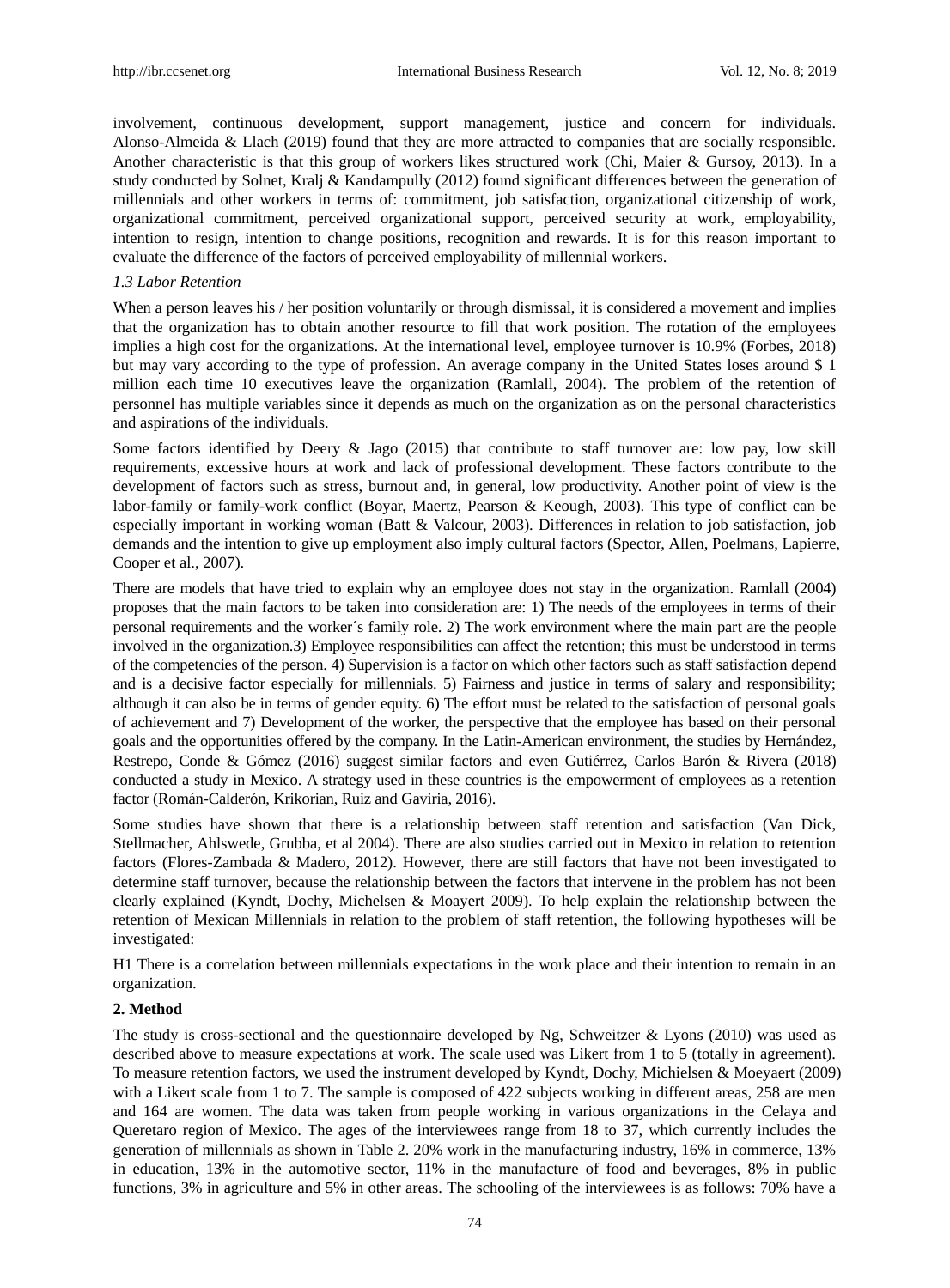baccalaureate level, 24% have a bachelor's degree, 5% have a master's degree and less than 1% have a doctorate. The number of years worked by the population is mostly less than 3 years with 44%, 29% from 4 to 6 years, 15% from 7 to 9 years, 7% from 10 to 12 years and the remaining 5% have more than 12 years old.

| Age range | Men $(1)$ | Women $(2)$ | Total |
|-----------|-----------|-------------|-------|
| 18-21     | 53        | 36          | 22%   |
| $22 - 25$ | 85        | 50          | 31%   |
| $26-29$   | 62        | 41          | 24%   |
| $30 - 33$ | 35        | 19          | 13%   |
| 34-37     | 23        | 18          | 10%   |
| Total     | 258       | 164         | 100%  |

Table 2. Range of ages of the subjects

Once the data was gathered, we performed statically procedures to validate the questionnaire and calculate the correlation between the variables as shown next.

#### **3. Results**

As a first step, the exploratory factor analyzes of the Millennials' expectations questionnaires (Ng, Schweitzer & Lyons, 2010) and employee retention (Kyndt, Dochy, Michielsen & Moeyaert, 2009) were carried out. To determine the suitability of the exploratory factor analysis test, the sample adequacy measure KMO (Kaiser, Meyer, Olkin) was calculated, which contrasts if the partial correlations between the variables are sufficiently small. It allows to compare the magnitude of the correlation coefficients observed with the magnitude of the coefficients of the partial correlation. The KMO statistic varies between 0 and 1. Small values indicate that factor analysis is not adequate (de la Fuente-Fernandez, 2011). In this case, as shown in table 3, the values obtained in the KMO test are close to one. Additionally, Barlett's sphericity test was calculated (table 3) which contrasts the null hypothesis that the correlation matrix is an identity matrix, in which case there would be no significant correlations between the variables and the factorial model would not be relevant. In this case, the significance value of the test is 0.00 which means that the variables are highly correlated to provide a basis for the factorial analysis (Leech, Barrett & Morgan, 2013).

Table 3. Bartlett and KMO test for the questionnaires

| Indicator                      | Retention                | Expectative              |
|--------------------------------|--------------------------|--------------------------|
| Kaiser-Meyer-Olkin measurement | 0.823                    | 0.933                    |
| Bartlett's test                | Aprox. Chi-square 1588.6 | Aprox. Chi-square 3619.8 |
|                                | g.l. $45$ Sig. $0.00$    | g.l. $120$ Sig. $0.00$   |

As a next step, the explained variance calculation was performed. In the case of the retention questionnaire, two factors were found taking into account that they have eigenvalues greater than 1. These measurements are an explanation of the variance that helps us to identify the number of factors. When the eigenvalue is less than one, it implies that the factor explains less information than an item could explain. For the first questionnaire (retention), 2 factors were identified and the cumulative variance of the 2 factors is 59.3%. In the case of the second questionnaire (millennial expectations), we also identified 2 factors with an explained variance of 56.7%. This gives us an acceptable solution to find the factors or latent variables of the applied questionnaire.

To find the factors and the loads associated with the items, the verimax rotation was used. Tables 4 and 5 show the loads of the two questionnaires analyzed. Finally, Cronbach's alpha was calculated for each of the questionnaires and the resulting values for the retention questionnaire was 0.70 and for the expectations of millennials 0.93. This method allows to estimate the reliability of an instrument through a set of items that are expected to measure the same construct or theoretical dimension. The validity of the instrument refers to the degree to which the instrument measures what it intends to measure. According to George & Mallery (2013) the coefficient must be above 0.70 to be considered adequate for an instrument.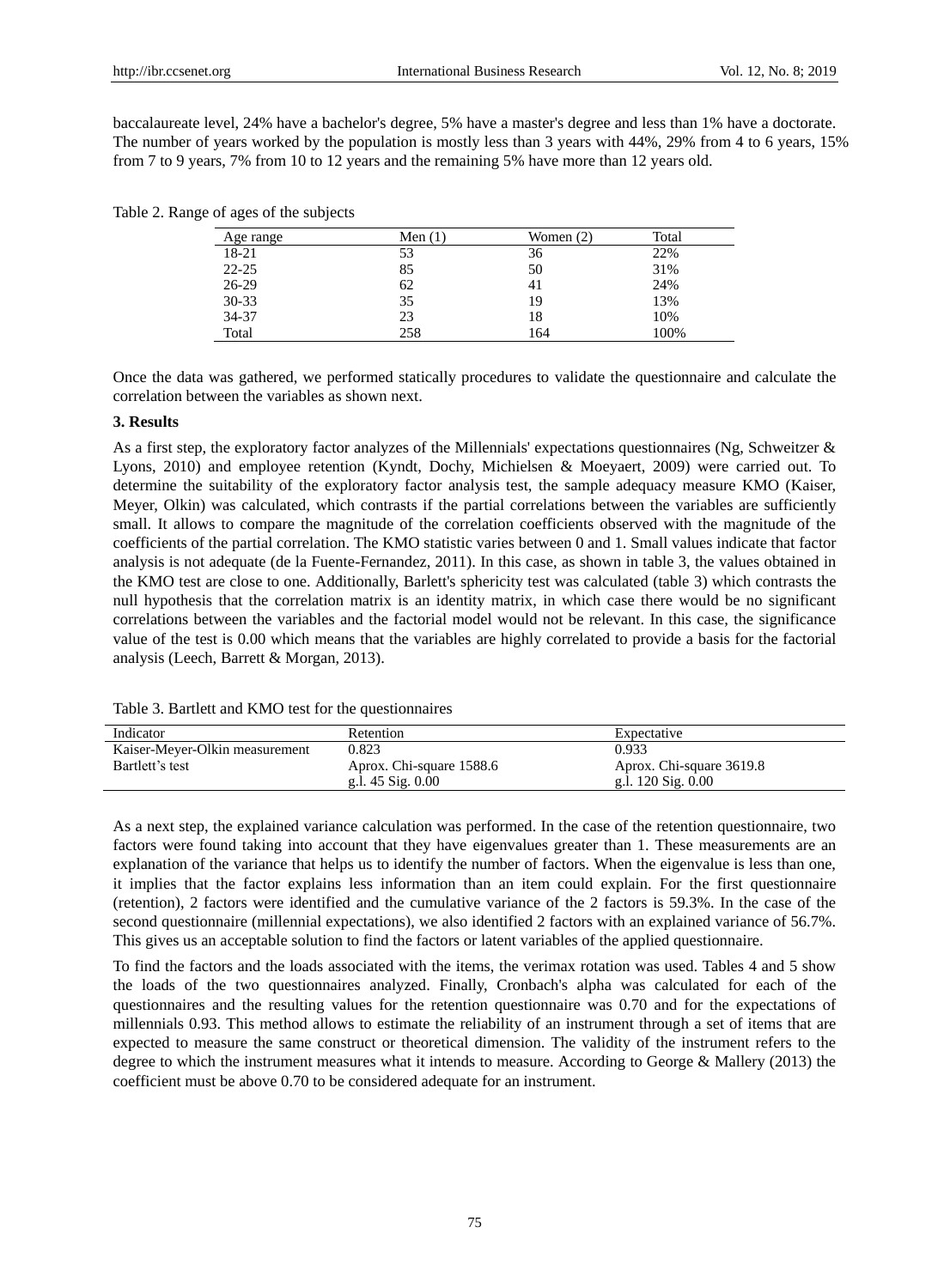#### Table 4. Loadings of the rotated matrix for the retention questionnaire

| Item                                                                                              | Factors |       |
|---------------------------------------------------------------------------------------------------|---------|-------|
|                                                                                                   |         |       |
| 10) I love working for this company                                                               | 0.875   |       |
| 9) The work I'm doing is very important to me                                                     | 0.809   |       |
| 2) Within this company my work gives me satisfaction                                              | 0.807   |       |
| 4) I see a future for myself within this company                                                  | 0.807   |       |
| 6) If it were up to me, I will definitely be working for this company for the next few years      |         |       |
| 3) If I wanted to do another job or function, I would look first at the possibilities within this |         |       |
| company                                                                                           |         |       |
| 8) If I received an attractive job offer from another company, I would take the job               |         | 0.802 |
| 1) I'm planning on working for another company within a period of three years.                    |         | 0.765 |
| 7) If I could start over again, I would choose to work for another company                        |         | 0.726 |
| 11) I have checked out a job in another company previously                                        |         | 0.611 |

| Items                                               | Factors |       |
|-----------------------------------------------------|---------|-------|
|                                                     |         | 2     |
| 6. Good health and benefit plan                     | 0.785   |       |
| 9. Good initial salary level                        | 0.677   |       |
| 5 Work-Live balance                                 | 0.674   |       |
| 4 Good training opportunities/developing new skills | 0.669   |       |
| 7. Good variety at work                             | 0.666   |       |
| 3 Good people to report to                          | 0.656   |       |
| 4 Job security                                      | 0.642   |       |
| 1 Growth opportunities and career advancement       | 0.599   |       |
| 14 Organization is a leader in its field            | 0.562   |       |
| 15 Strong commitment to employee diversity          | 0.542   |       |
| 2 Good people to work with                          | 0.541   |       |
| 16 Opportunity to travel                            | 0.481   |       |
| 12 Commitment to social responsibility              |         | 0.878 |
| 13 Opportunity to have a social impact              |         | 0.872 |
| 13 Opportunities to have a personal impact          |         | 0.765 |
| 10 Challenging work                                 |         | 0.687 |

In the case of the retention questionnaire (table 3), we found two factors associated with the phenomenon. These factors will be identified as 1) Desire to remain in the organization (DR) and 2) Desire to find another organization (DL). For the questionnaire of millennial expectations, the associated factors will be referred to as 1) Organizational factors (MOF) and 2) Personal impact factors (MPF). To test the hypotheses, a bivariate Pearson correlation matrix was performed as shown in Table 6.

| Table 6. Bivariate correlations between variables |  |  |
|---------------------------------------------------|--|--|
|---------------------------------------------------|--|--|

| Variable  | Media | Standard   |           |          |           | 4      |         | 6         |       |           | Q |
|-----------|-------|------------|-----------|----------|-----------|--------|---------|-----------|-------|-----------|---|
|           |       | desviation |           |          |           |        |         |           |       |           |   |
| $1$ .DR   | 4.96  | 1.35       |           |          |           |        |         |           |       |           |   |
| 2.DL      | 4.71  | 1.43       | $-0.79**$ |          |           |        |         |           |       |           |   |
| 3.MOF     | 3.56  | 0.81       | $0.637**$ | $-.13**$ |           |        |         |           |       |           |   |
| 4.MPF     | 3.74  | 0.93       | 0.608     | $-.107*$ | $0.722**$ |        |         |           |       |           |   |
| 5. Gender | 1.39  | 0.48       | 0.780     | $-.039$  | 0.025     | 0.00   |         |           |       |           |   |
| 6.Age     | 25.7  | 4.87       | 0.073     | 0.029    | $-.061$   | 0.05   | 0.00    |           |       |           |   |
| 7.Grade   | 1.34  | 0.59       | $0.134**$ | $-.029$  | $-0.1$    | 0.024  | 0.189   | $0.274**$ |       |           |   |
| 8. Tenure | 6.08  | 4.48       | 0.077     | $-.01$   | $-0.03$   | .049   | $-.095$ | $0.753**$ | 0.07  |           |   |
| 9.BusType | 6.55  | 3.8        | 0.00      | 0.00     | $-0.081$  | $-.05$ | 0.023   | $0.193**$ | 0.038 | $0.168**$ |   |

*Note.* \*\* Significative p<0,01, \*p<0.05

To complete the analysis, a stepwise regression analysis was performed using the SPSS V software. 23. Two independent variables were analyzed according to those previously found in the factor analysis: desire to remain in the organization or desire to find another organization to work. The results are shown in Table 7. This type of multiple regression analysis only includes those factors that are significant for the model. That is, all the other factors: gender, age, work experience and the type of company where millennials work, do not contribute to explain the retention variables analyzed.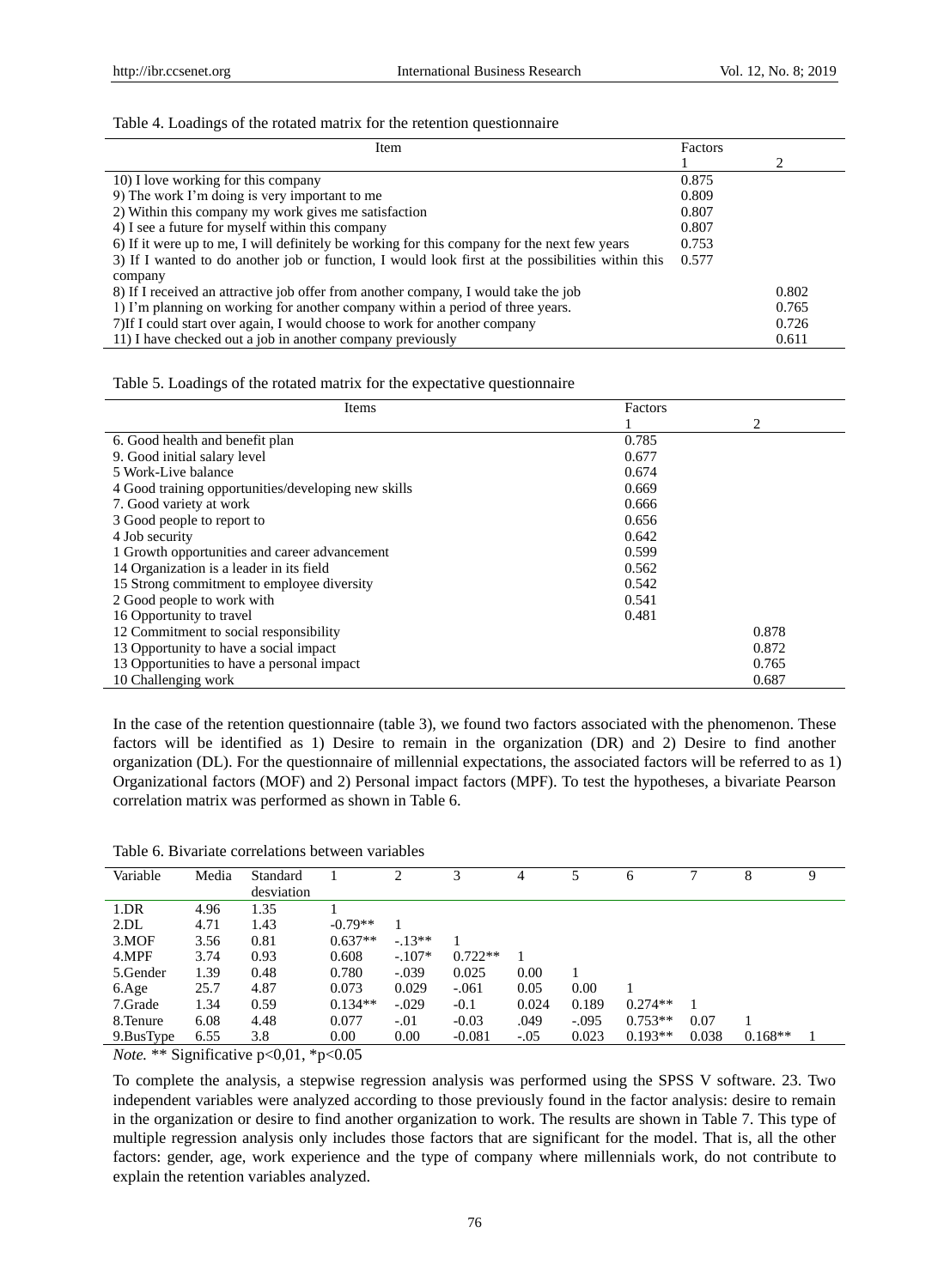|                       | Dependent variable: Remain in the organization |                | Dependent variable: Seek another |                    |
|-----------------------|------------------------------------------------|----------------|----------------------------------|--------------------|
|                       | (DR).                                          |                |                                  | organization (DL). |
| Independent variables | <b>Model 1</b>                                 | <b>Model 2</b> | <b>Model 3</b>                   | <b>Model 1</b>     |
|                       | <b>T</b> value                                 | <b>T</b> value | <b>T</b> value                   | <b>T</b> value     |
| <b>MOF</b>            | 15.05                                          | 6.98           | 7.18                             | $-2.86$            |
| <b>MPF</b>            |                                                | 5.74           | 5.71                             |                    |
| Grade                 |                                                |                | 3.39                             |                    |
| $\mathbf F$           | 226.68                                         | 140.13         | 100.07                           | 8.79               |
| R                     | 0.626                                          | 0.666          | 0.680                            | 0.151              |
| $R^2$                 | 0.392                                          | 0.444          | 0.457                            | 0.23               |
| Standard error        | 1.049                                          | 1.00           | 0.99                             | 1.44               |

#### Table 7. Multiple regression analysis for the study

#### **4. Discussion**

As demonstrated through the regression analysis, there is a relationship between the expectations of millennials and retention variables. With which the work hypothesis is approved. Specifically, for the independent variable remain in the organization the independent variables of organizational factors of the millennials ( $t = 7.18$ , p  $\langle 0.01 \rangle$ , personal factors of the millennials (t = 5.71, p  $\langle 0.01 \rangle$  and schooling (t = 3.39, p  $\langle 0.01 \rangle$ ) explain the intention of the workers. For the independent variable to search for another organization, there is a negative relationship between the organizational factors of the millennials  $(-2.86, p \lt 0.01)$ . The last regression explains that, if millennial expectations in organizational terms are not met, it is very likely that they will look for another organization to work for. Additionally, we must mention that the variables gender, work experience, age and type of organization are not variables that intervene in the model.

According to Kuron, Lyons, Schwitzer & Ng (2015), millennials are more susceptible to leave their jobs than other generations because they are even more mobile than any previous generation (Lyons, Schweitzer & Ng, 2015). The studies conclude that the retention strategies for this generation must be based on economic compensation. Other aspects to consider are feedback and development at work. Schullery (2013) found that there are differences in values between generations and that Millennials are more interested in extrinsic motivators, but also in economic rewards. The above confirms our findings because if organizations are lacking these factors, millennials will be prone to leave their jobs.

The previous analysis gives us information about some of the reasons why Mexican Millennials seek other jobs. They do it when the organizational variables -in terms of their expectations- are not met. This presents companies with the challenge to create strategies to retain their talent because the costs of hiring and terminating employees increases when workers quit their jobs. The retention of human talent in organizations is a factor that affects productivity (Flores-Mendoza, Ardila, Rosas, Lucio & Colareta, 2018). It is for this reason that personnel departments must develop strategies to prevent organizational desertion and improve the culture and the working environment among the various generations at the work place. Authors such as Chaudhuri & Ghoshn (2012) have proposed innovative techniques such as "reverse mentoring" where millennials can teach members of other generations their skills. The generation of millennials is a reality at work and HR managers are in the urgency of implementing the best practices to keep them at work (Williams, 2019)

One of the strengths of the present study, is that the sample size is representative of the generation of Millennials and the companies where they work. Another aspect to consider is that there are no studies in Mexico regarding the retention of Millennials at work, and this is a contribution to literature. The weakness of the project is that it is necessary to perform a detailed statistical model through structural equations to help us better understand the phenomenon where values could possibly be included in the workplace because this is a relatively static variable over time (Ralston et al., 2011). Future research can consider factors such as the work-family and family-work relationship, job satisfaction, work life balance and the type of leadership to keep this group engaged at work. In Latin American countries, the new generations entering the workforce represent a challenge socially and at work, due to the low paying conditions that entry level jobs offer to a recent graduate.

#### **References**

- Afif, M. R. (2019). Millennials Engagement: Work-Life Balance VS Work-Life Integration. In *Social and Humaniora Research Symposium* (SoRes 2018). Atlantis Press. https://doi.org/10.2991/sores-18.2019.67
- Alonso‐Almeida, M. D. M., & Llach, J. (2019). Socially responsible companies: A re they the best workplace for millennials? A cross‐national analysis. *Corporate Social Responsibility and Environmental Management*,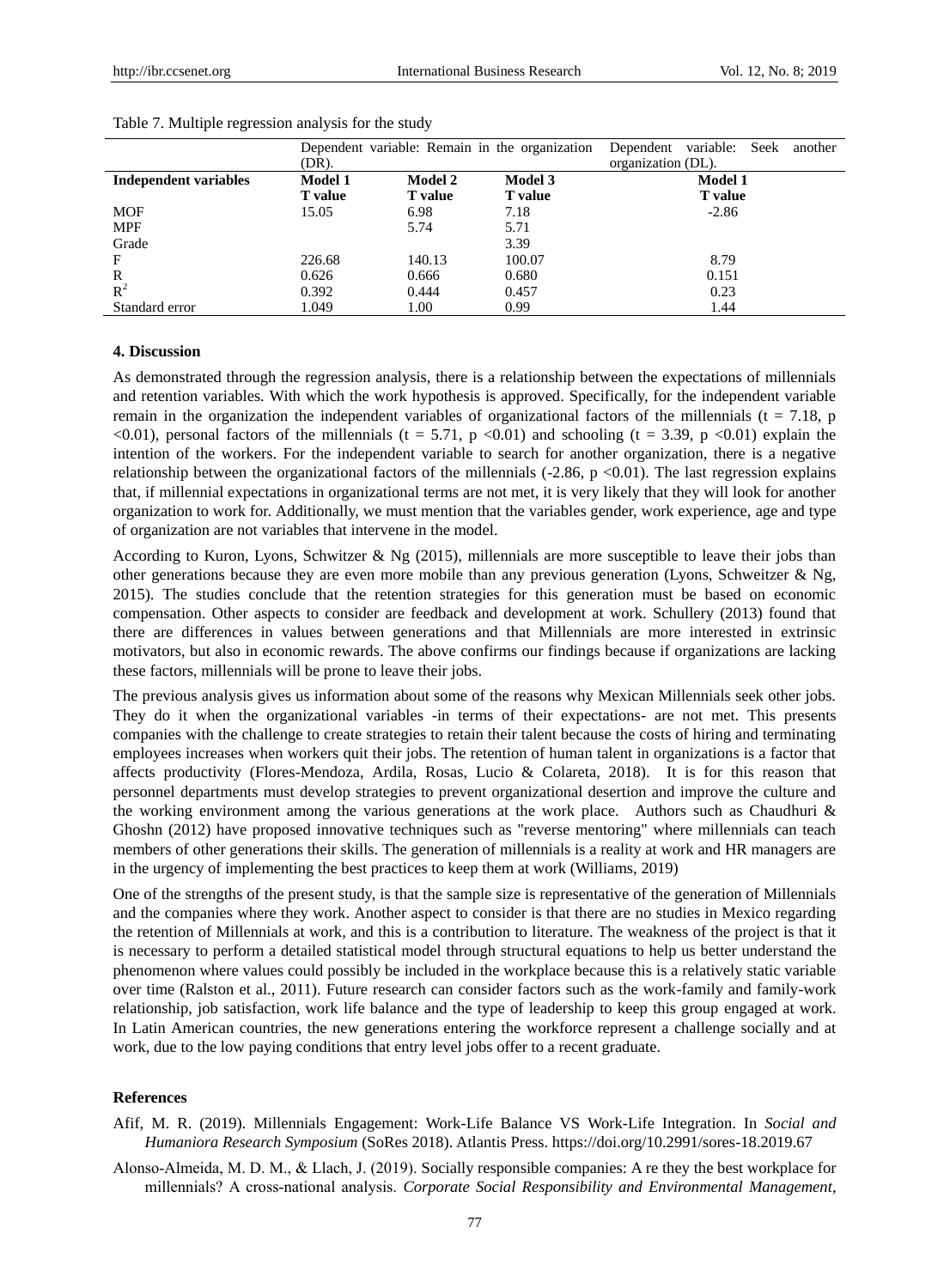*26*(1), 238-247. https://doi.org/10.1002/csr.1675

- Arsenault, P. M. (2004). Validating generational differences: A legitimate diversity and leadership issue. *Leadership & Organization Development Journal*, *25*(2), 124-141. https://doi.org/10.1108/01437730410521813
- Batt, R., & Valcour, P. M. (2003). Human resources practices as predictors of work‐family outcomes and employee turnover. *Industrial Relations: A Journal of Economy and Society*, *42*(2), 189-220. https://doi.org/10.1111/1468-232X.00287
- Boyar, S. L., Maertz Jr, C. P., Pearson, A. W., & Keough, S. (2003). Work-family conflict: A model of linkages between work and family domain variables and turnover intentions. *Journal of Managerial Issues*, 175-190. https://doi.org/10.1037/e518712013-302
- Calk, R., & Patrick, A. (2017). Millennials through the looking glass: Workplace motivating factors. *The Journal of Business Inquiry*, *16*(2), 131-139.
- Chaudhuri, S., & Ghosh, R. (2012). Reverse mentoring: A social exchange tool for keeping the boomers engaged and millennials committed. *Human Resource Development Review*, *11*(1), 55-76. https://doi.org/10.1177/1534484311417562
- Chi, C. G., Maier, T. A., & Gursoy, D. (2013). Employees' perceptions of younger and older managers by generation and job category. *International Journal of Hospitality Management*, *34,* 42-50. https://doi.org/10.1016/j.ijhm.2013.01.009
- De la Fuente-Fernández S. (2011). Componentes principales. Consultado de http://www.fuenterrebollo.com/Economicas/ECONOMETRIA/MULTIVARIANTE/ACP/ACP.pdf
- Deery, M., & Jago, L. (2015). Revisiting talent management, work-life balance and retention strategies. *International Journal of Contemporary Hospitality Management*, *27*(3), 453-472. https://doi.org/10.1108/IJCHM-12-2013-0538
- Flores Zambada, R., & Madero Gómez, S. M. (2012). Factores de la calidad de vida en el trabajo como predictoras de la intención de permanencia. *Acta Universitaria*, *22*(2).
- Flores-Mendoza, C., Ardila, R., Rosas, R., Lucio, M. E., Gallegos, M., & Colareta, N. R. (2018). Intelligence, Latin America, and Human Capital. *In Intelligence Measurement and School Performance in Latin Americ*a (pp. 79-112). Springer, Cham. https://doi.org/10.1007/978-3-319-89975-6\_6
- Forbes (2014) Millenials ¿talón de Aquiles de las empresas mexicanas? Retrieved from https://www.forbes.com.mx/millennials-talon-de-aquiles-para-empresas-mexicanas/
- Forbes (2018). Las profesiones con mayor rotación laboral. Retrieved from https://www.forbes.com.mx/estas-son-las-profesiones-con-mayor-rotacion-laboral/
- Fulk, J., & Collins-Jarvis, L. (2001). Wired meeting: Technological mediation of organizational gatherings. In F. M. Jablin & L. L. Putnam (Eds.), *The new handbook of organizational communication: Advances in theory, research, and methods* (pp. 624-663). Thousand Oaks, CA: Sage Publications.
- George, D., & Mallery, P. (2013). *SPSS® for Windows® step by step: A simple guide and reference*. Allyn & Bacon.
- Glass, A. (2007). Understanding generational differences for competitive success. *Industrial and Commercial Training*, *39*(2), 98-103. https://doi.org/10.1108/00197850710732424
- Gutiérrez, M. F. A., Carlos, V. D. M., Barón, M. C. R., & Rivera, B. R. G. (2018). Los factores de la rotación de personal en las maquiladoras de exportación de Ensenada, BC. *Revista Global de Negocios*, *6*(2), 25-40.
- Hatipoglu, B., & Inelmen, K. (2018). Demographic diversity in the workplace and its impact on employee voice: the role of trust in the employer. *The International Journal of Human Resource Management*, *29*(5), 970-994. https://doi.org/10.1080/09585192.2017.1322120
- Hernández, C. G., Restrepo, I. L., Conde, K. M., & Gómez, J. M. (2016). Retención de empleados, una estrategia para el éxito de las organizaciones. *Revista Fundación Universitaria Luis Amigó*(histórico), *3*(1), 108-115. https://doi.org/10.21501/23823410.1898
- INEGI (2011). México, un país de jóvenes. *Informativo Oportuno*, *1*(1).
- Kaifi, B. A., Nafei, W. A., Khanfar, N. M., & Kaifi, M. M. (2012). A multigenerational workforce: Managing and understanding millennials. *International Journal of Business and Management*, *7*(24), 88-93.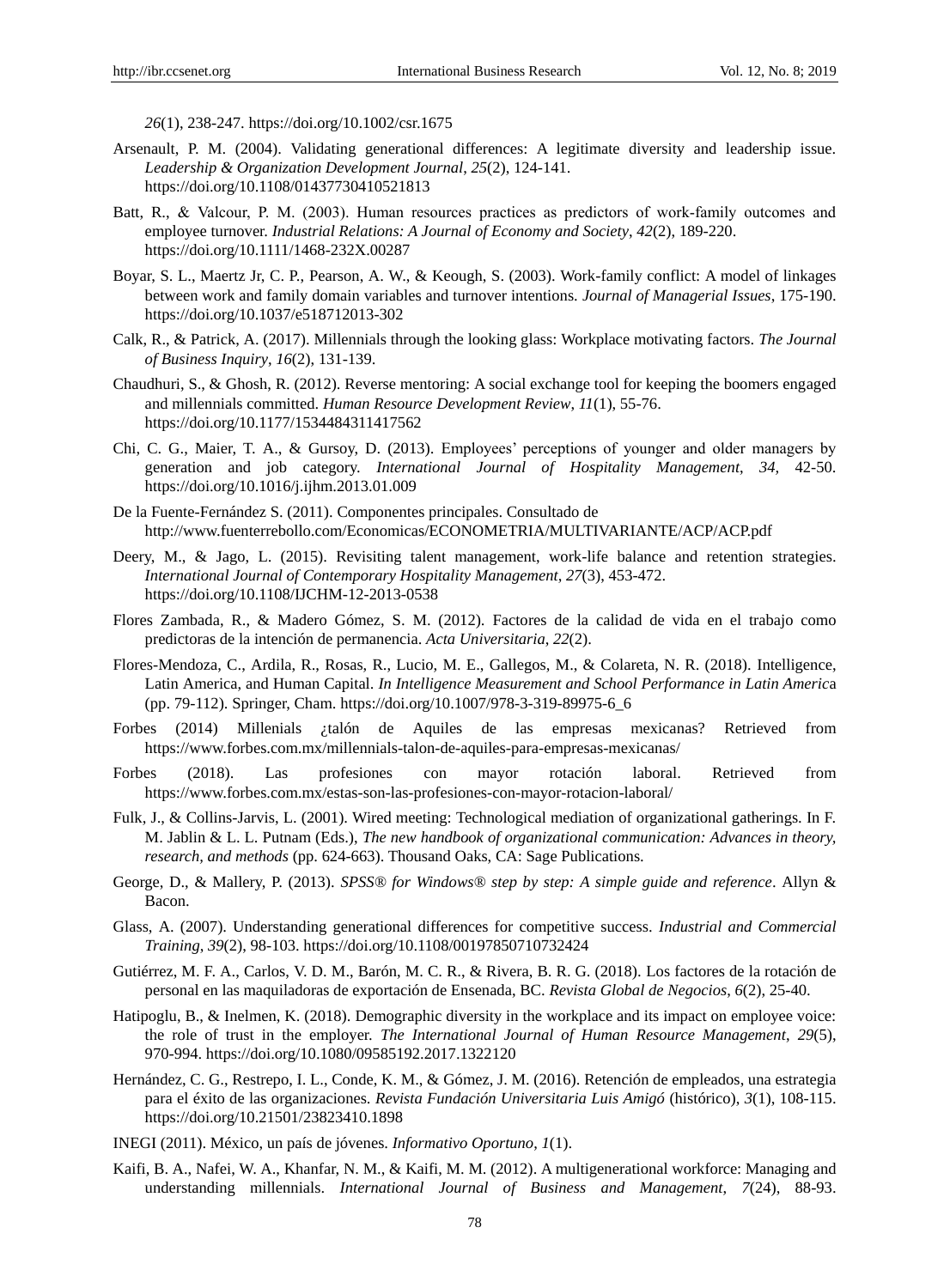https://doi.org/10.5539/ijbm.v7n24p88

- Kupperschmidt, B. R. (2000). Multigeneration employees: Strategies for effective management. *The Health Care Manager, 19*(1), 65-76. https://doi.org/10.1097/00126450-200019010-00011
- Kuron, L. K., Lyons, S. T., Schweitzer, L., & Ng, E. S. (2015). Millennials' work values: differences across the school to work transition. *Personnel Review*, *44*(6), 991-1009. https://doi.org/10.1108/PR-01-2014-0024
- Kyndt, E., Dochy, F., Michielsen, M., & Moeyaert, B. (2009). Employee retention: Organisational and personal perspectives. *Vocations and Learning*, *2*(3), 195-215. https://doi.org/10.1007/s12186-009-9024-7
- Leech, N., Barrett, K., & Morgan, G. A. (2013). *SPSS for intermediate statistics: Use and interpretation*. Routledge. https://doi.org/10.4324/9780203821848
- Lyons, S. T., Schweitzer, L., & Ng, E. S. (2015). How have careers changed? An investigation of changing career patterns across four generations. *Journal of Managerial Psychology*, *30*(1), 8-21. https://doi.org/10.1108/JMP-07-2014-0210
- Myers, K. K., & Sadaghiani, K. (2010). Millennials in the workplace: A communication perspective on millennials' organizational relationships and performance. *Journal of Business and Psychology*, *25*(2), 225-238. https://doi.org/10.1007/s10869-010-9172-7
- Ng, E. S., Schweitzer, L., & Lyons, S. T. (2010). New generation, great expectations: A field study of the millennial generation. *Journal of Business and Psychology*, *25*(2), 281-292. https://doi.org/10.1007/s10869-010-9159-4
- North, M. S., & Fiske, S. T. (2015). Modern attitudes toward older adults in the aging world: A cross-cultural meta-analysis. *Psychological Bulletin*, *141*(5), 993. https://doi.org/10.1037/a0039469
- Page Personnel (2014). Retrieved from https://www.pagepersonnel.com.mx/contenidos/comunicados-de-prensa/reclutar-millennials-el-gran-reto-de -las-compa%C3%B1%C3%ADas-mexicanas
- Raines, C. (2002). Managing millennials. *Connecting Generations: The Sourcebook.*
- Ralston, D. A., Egri, C. P., Reynaud, E., Srinivasan, N., Furrer, O., Brock, D., ... & Potocan, V. (2011). A twenty-first century assessment of values across the global workforce. *Journal of business ethics*, *104*(1), 1-31. https://doi.org/10.1007/s10551-011-0835-8
- Ramlall, S. (2004). A review of employee motivation theories and their implications for employee retention within organizations. *Journal of American Academy of Business*, *5*(1/2), 52-63.
- Román-Calderón, J. P., Krikorian, A., Ruiz, C. F., & Gaviria, A. B. (2016). Apoyo organizacional y empoderamiento como antecedentes de comportamientos empoderados y participación de los empleados. *Estudios Gerenciales*, *32*(139), 154-161. https://doi.org/10.1016/j.estger.2016.03.002
- Schullery, N. M. (2013). Workplace engagement and generational differences in values. *Business Communication Quarterly*, *76*(2), 252-265. https://doi.org/10.1177/1080569913476543
- Solnet, D., & Hood, A. (2008). Generation Y as hospitality employees: Framing a research agenda. *Journal of Hospitality and Tourism Management*, *15*(1), 59-68. https://doi.org/10.1375/jhtm.15.1.59
- Solnet, D., Kralj, A., & Kandampully, J. (2012). Generation Y employees: An examination of work attitude differences. *Journal of Applied Management and Entrepreneurship*, *17*(3), 36.
- Spector, P. E., Allen, T. D., Poelmans, S. A., Lapierre, L. M., Cooper, C. L., MICHAEL, O. D., ... & Brough, P. (2007). Cross‐national differences in relationships of work demands, job satisfaction, and turnover intentions with work–family conflict. *Personnel Psychology*, *60*(4), 805-835. https://doi.org/10.1111/j.1744-6570.2007.00092.x
- Van Dick, R., Christ, O., Stellmacher, J., Wagner, U., Ahlswede, O., Grubba, C., ... & Tissington, P. A. (2004). Should I stay or should I go? Explaining turnover intentions with organizational identification and job satisfaction. *British Journal of Management*, *15*(4), 351-360. https://doi.org/10.1111/j.1467-8551.2004.00424.x
- Williams, G. (2019). Management Millennialism: Designing the New Generation of Employee. *Work, Employment and Society*. https://doi.org/10.1177/0950017019836891
- Yang, S. B., & Guy, M. E. (2006). GenXers versus boomers: Work motivators and management implications. *Public Performance & Management Review*, *29*(3), 267-284.